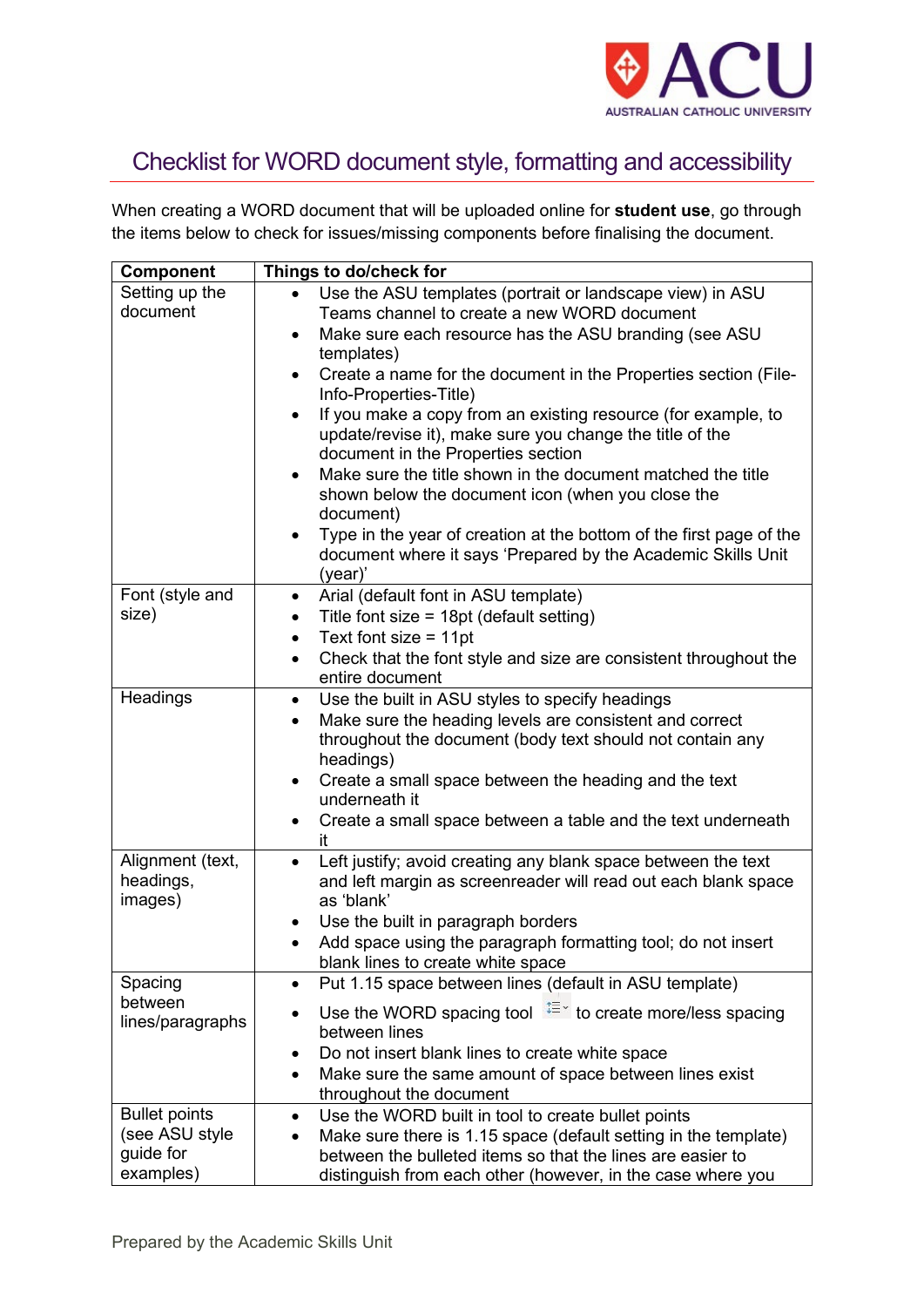| Component     | Things to do/check for                                                                                                                                                                                                                                                                                                                          |
|---------------|-------------------------------------------------------------------------------------------------------------------------------------------------------------------------------------------------------------------------------------------------------------------------------------------------------------------------------------------------|
|               | need to shorten the number of pages in the document, you can<br>change the spacing to just 1.0; if you do so, make sure this is<br>the same spacing throughout the document)<br>Use the indent tool to move the bullet point to lower level(s)<br>$\bullet$<br>$+2 +$                                                                           |
|               | Make sure each level of bullet point looks different so they can<br>$\bullet$<br>be distinguished from one another-see example below, which<br>is created using the indent tool                                                                                                                                                                 |
|               | Level 1<br>$\circ$ Level 2<br>Level 3<br>٠                                                                                                                                                                                                                                                                                                      |
|               | If each item in a bullet list is a sentence, capitalise the first word<br>$\bullet$<br>and put a full stop at the end (do not put; or 'and' at the end of<br>each item)                                                                                                                                                                         |
|               | If each item in a bullet list is a short word/phrase no punctuation<br>$\bullet$<br>is needed at the end<br>If the bulleted items finish a sentence that started before the<br>$\bullet$                                                                                                                                                        |
|               | bullet points, do not capitalise the first word in each bullet point<br>and put a full stop at the end of the last bullet point                                                                                                                                                                                                                 |
|               | Do put put a full stop at the end of bullet points in a table even if<br>$\bullet$<br>the items are sentences (punctuation can exist between<br>sentences within a single bullet point)                                                                                                                                                         |
| Text style    | Use the built-in MS styles for headings and lists; do not<br>$\bullet$<br>manually format headings or lists (this makes them invisible to<br>screen readers)                                                                                                                                                                                    |
|               | Type only one space after a period mark<br>٠<br>Use minimal capitalisation for headings and titles (capitalise first<br>$\bullet$<br>word only)                                                                                                                                                                                                 |
|               | Avoid italics and underlines as they are hard to read<br>$\bullet$<br>Use bold for emphasis                                                                                                                                                                                                                                                     |
|               | Avoid using 'i.e.' or 'e.g'; write 'for example' instead                                                                                                                                                                                                                                                                                        |
| <b>Tables</b> | Create a table using the Table tool in word; add columns and<br>٠<br>rows as needed. Bold the headings for the Table                                                                                                                                                                                                                            |
|               | Avoid using different colours for heading/items in the table<br>$\bullet$<br>Make sure every table has a heading row at the top that clearly<br>$\bullet$<br>labels each column/row                                                                                                                                                             |
|               | Do not merge the cells and avoid using empty cells to create<br>$\bullet$<br>white space in the table (this makes it very difficult for screen<br>readers to identify the reading order of the table)                                                                                                                                           |
|               | Create a header row if your table has column headers. To do<br>$\bullet$<br>this, highlight the first row of the table and right click. Select<br>"Table properties" at the bottom of the list of options. Make sure<br>you are on the "Row" tab in the pop up menu. Check the box<br>"Repeat as header row at the top of each page", then "OK" |
|               | Include alt text for each table (with a title and short table<br>$\bullet$<br>description)                                                                                                                                                                                                                                                      |
| Images        | Avoid images (especially complicated ones with lots of text) in<br>$\bullet$<br>downloadable resources when possible<br>Any images will need to be tagged with title and description:                                                                                                                                                           |